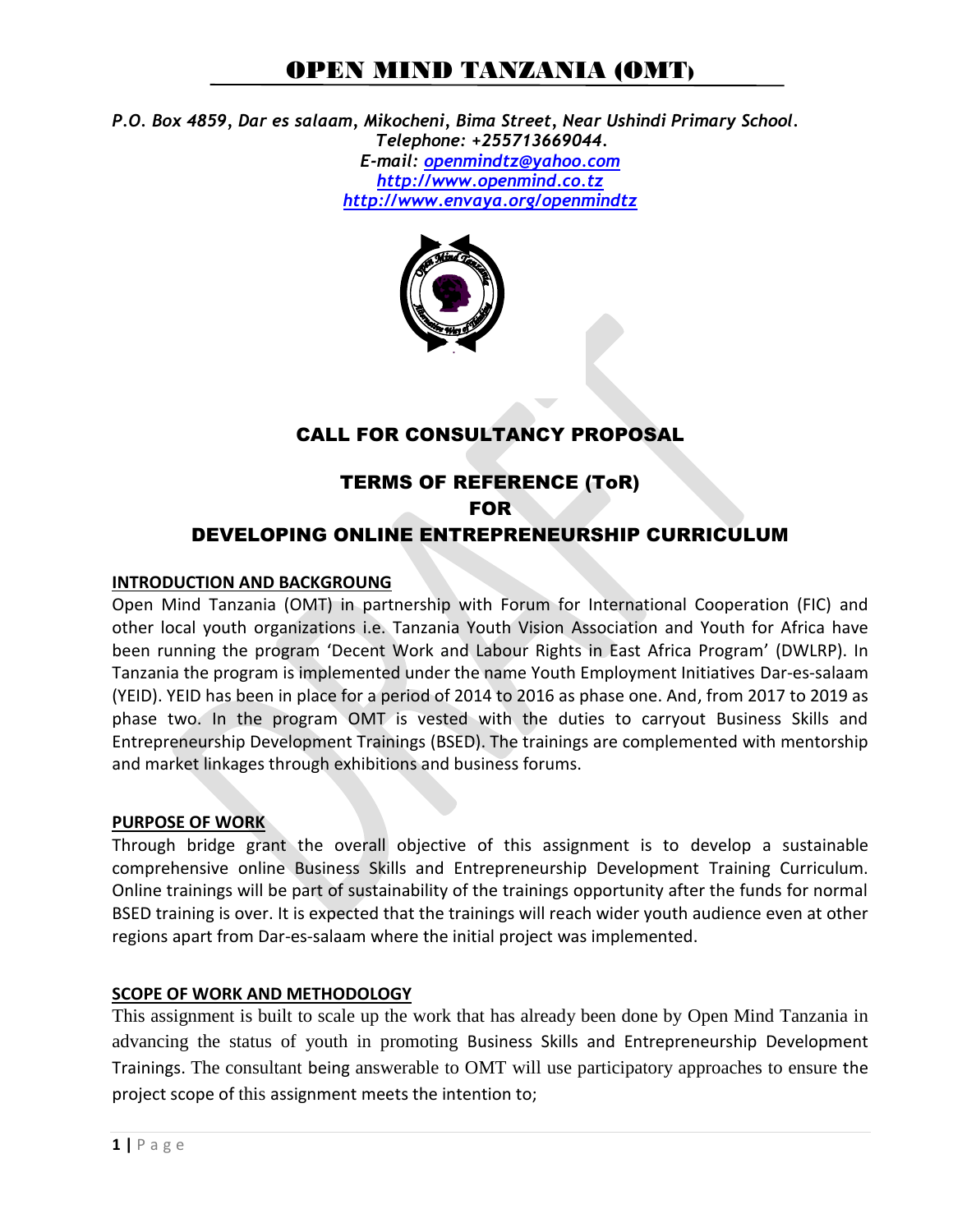# OPEN MIND TANZANIA (OMT)

- 1. Develop an interactive online Business Skills and Entrepreneurship Development Training Curriculum that will be core on conducting online trainings.
- 2. Provide key guidelines for training video clips to be used during the trainings.
- 3. Include agribusiness core skills to selected agriculture sectors that are potential for youth quick success.
- 4. Advise on **potential synergies** to be harnessed and possibilities for collaboration for BSED trainings and other youth focused programs.

#### **DELIVERABLES**

- 2 electronic copies on CDs of the final detailed Business Skills and Entrepreneurship Development Trainings (BSED) online curriculum and its supportive tools for implementing the curriculum.
- 3 hard copies of final detailed Business Skills and Entrepreneurship Development Trainings (BSED) online curriculum and its supportive tools for implementing the curriculum.
- Final list of Secured collaborations with other identified key contributors to the trainings.

#### **WORK TIMEFRAME**

The consultant will need to commence work as soon as possible (ideally 25<sup>th</sup> April, 2020) and finish the assignment not letter than by  $15^{th}$  May, 2020 (subject to review).

#### **REQUIRED COMPETENCIES, EXPERIENCE AND SKILLS**

- Experience of at least ten (10) years in skills development programs with youth at the centre of the interventions.
- Notable experience in areas of entrepreneurship, agribusiness, enterprise development, market linkages and business development services (BDS) evidenced by submitting of at least three (3) contracts or reports or any evidence of the assignments performed in the recent past five (5) years.
- Traceable experience in Business Skills and Entrepreneurship Development Training Curriculum design or implementation.
- Demonstrable experience in industry oriented education (IOE) matters including good experience on online training contents.
- Proven understanding of the Tanzanian business environment, private sector positioning as well as youth involvement in the business programs in Tanzania.
- Demonstrated skills and experience in report writing.
- An in depth understanding of mentoring of both youth and youth-led enterprises.
- Excellent interpersonal, communication and presentation skills.
- Fluency in English and Kiswahili i.e. both written and spoken.

#### **PAYMENT**

Upon agreement on services and cost/fees the project shall pay 60% as first installment and 40% after submitting final report.